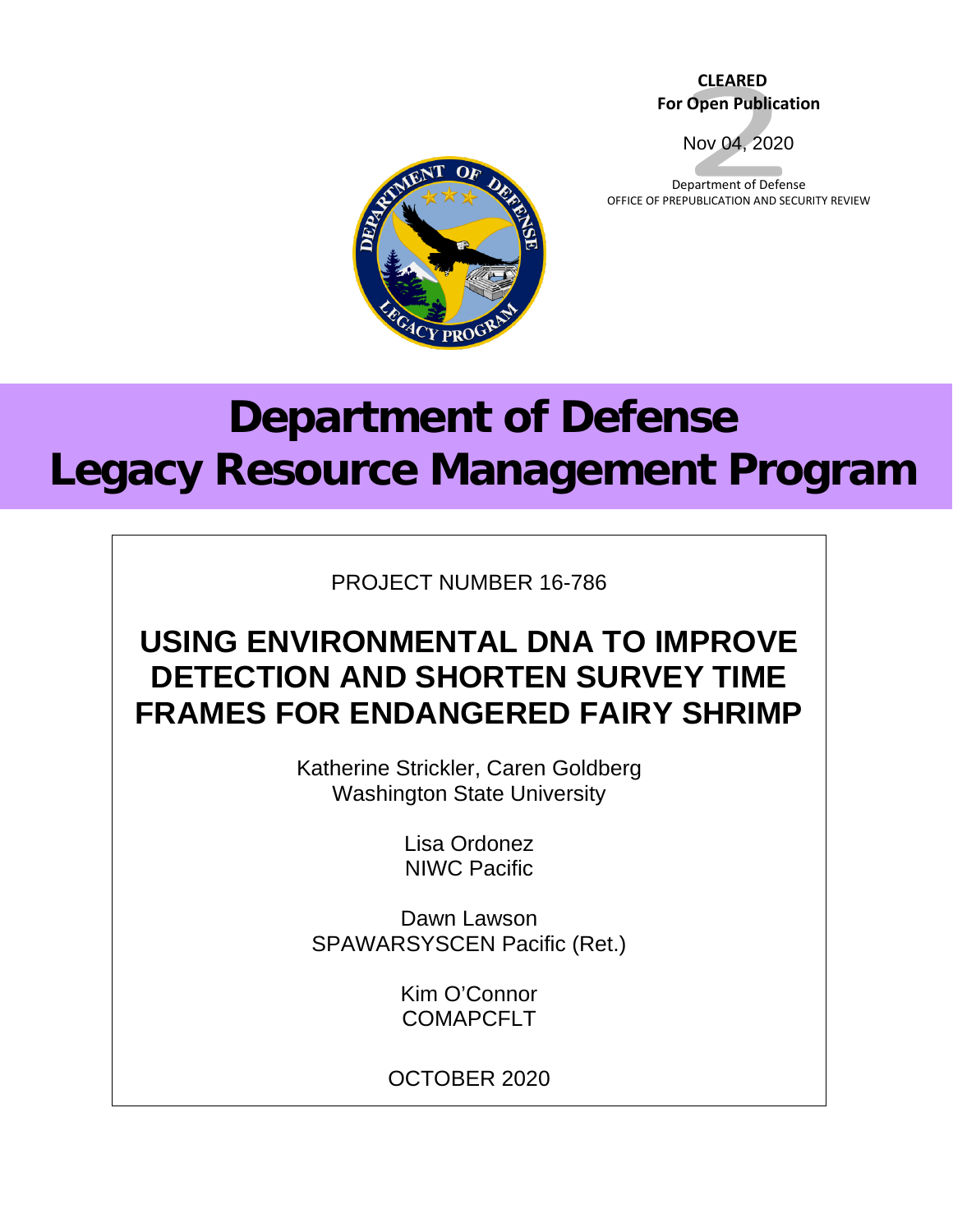### Using Environmental DNA to Improve Detection and Shorten Survey Time **Frames for Endangered Fairy Shrimp**

## **Table of Contents**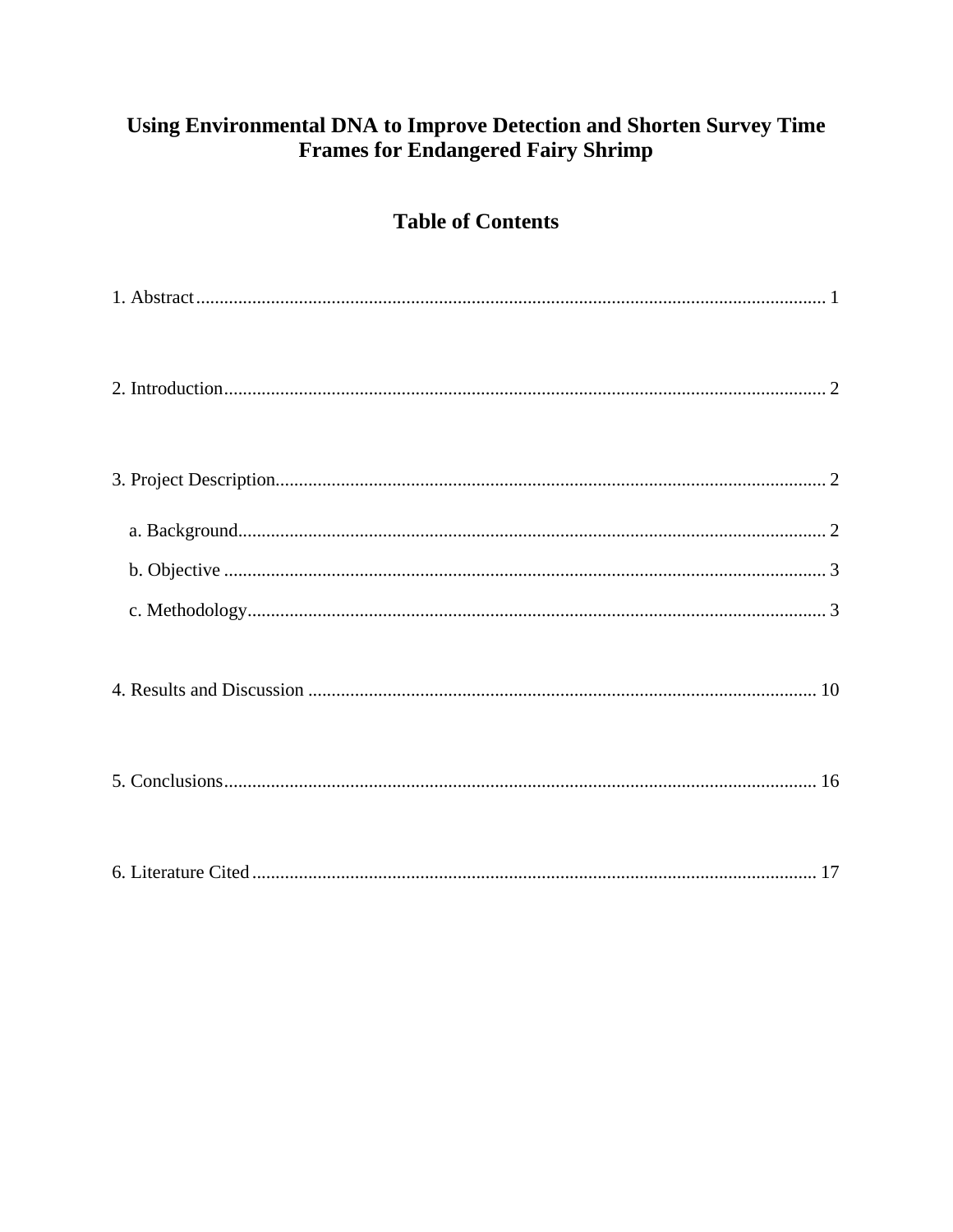#### **List of Tables**

| Table 1. Primer and probe sequences for multiplex of fairy shrimp qPCR species detection7 |  |
|-------------------------------------------------------------------------------------------|--|
| Table 2. Costs included in implementing an eDNA sampling program for fairy shrimp         |  |
| Table 3. Costs included in surveys for fairy shrimp following USFWS protocol (USFWS       |  |
| Table 4. Costs for dipnet and eDNA water sampling for three fairy shrimp species at MCAS  |  |
| Table 5. Comparison of estimated costs for fairy shrimp surveys using eDNA and dipnet     |  |

#### **List of Figures**

| Figure 1. Survey timing and results for eDNA and dipnet sampling for fairy shrimp 11     |
|------------------------------------------------------------------------------------------|
| Figure 2. Comparative detection of fairy shrimp using eDNA and field methods (visual and |
|                                                                                          |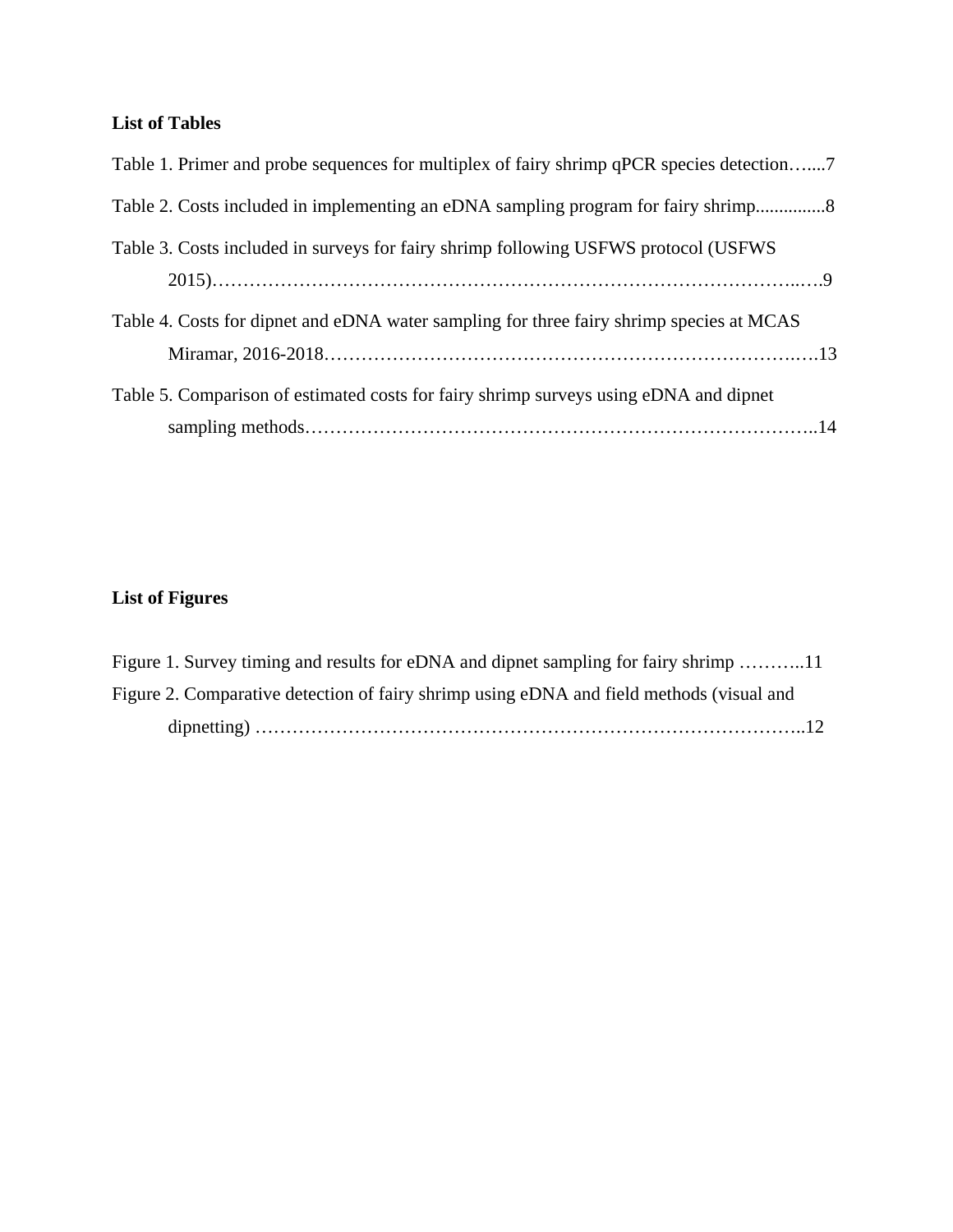#### **Abstract**

<span id="page-3-0"></span>*Introduction and Objectives.* Vernal pools and associated federally listed species are common on Department of Defense lands in California that are used for active military training and other mission essential activities. On military installations in southern California, intensive surveys for vernal pool endemic federally listed fairy shrimp species must be completed prior to training and construction activities, potentially delaying these activities for years. Environmental DNA (eDNA) is a relatively new tool that can often detect target organisms in soil and water samples more efficiently and accurately than conventional survey methods. We developed eDNA methods to detect three species of fairy shrimp in soil and water samples and compared detection probabilities and costs with standard field-based methods.

*Technical Approach.* We developed and validated quantitative PCR (Polymerase Chain Reaction) assays for San Diego (*Branchinecta sandiegonensis*), versatile (*B. lindahli*), and Riverside (*Streptocephalus woottoni*) fairy shrimp. We collected water samples from 10 pools with simultaneous dipnet fairy shrimp surveys repeatedly during the 2017 and 2018 wet seasons and collected soil samples from the same pools during the 2017 dry season. We also sampled an additional 20 pools once during the wet seasons and sampled one additional pool during the dry season. We analyzed all samples for eDNA of the three fairy shrimp species.

*Results.* During the wet season, target species eDNA was detected at every location where they were seen during field surveys ( $N = 11$ ) and an additional six sites where they were not observed in the field. We detected target species eDNA at six of the eight sites with dipnet surveys or eDNA evidence of target species in the previous wet season. The sites without detections in the dry season had low levels of eDNA during the wet season and no field detections. The cost of eDNA sampling one time in a single pool was higher than a single dipnet survey. Therefore, the overall annual costs of either a dipnet or eDNA sampling program depends on the number of sampling events that are needed to detect the species. If detection probabilities for eDNA sampling are higher than for dipnet surveys, the overall cost to sample a single pool for a season would be lower for eDNA surveys compared to dipnet surveys.

*Benefits.* We showed that eDNA sampling for fairy shrimp can reliably detect fairy shrimp at rates the same as or higher than field surveys. Environmental DNA methods are highly accurate, which can prevent misidentification for species that are difficult to identify in the field. Additionally, eDNA sampling does not require a USFWS permit, which has stringent requirements for qualifications of survey personnel and may take months to obtain. We showed that eDNA sampling can detect fairy shrimp later in the season than field surveys, and eDNA may be more likely to accurately detect them early in the season when immature fairy shrimp are often difficult to distinguish from co-occurring species. With the high eDNA detection probabilities shown in this study throughout an extended sampling season, combined with reliably accurate species identification from the validated fairy shrimp eDNA assay, eDNA sampling may shorten the overall survey time needed to verify the presence of federally endangered fairy shrimp.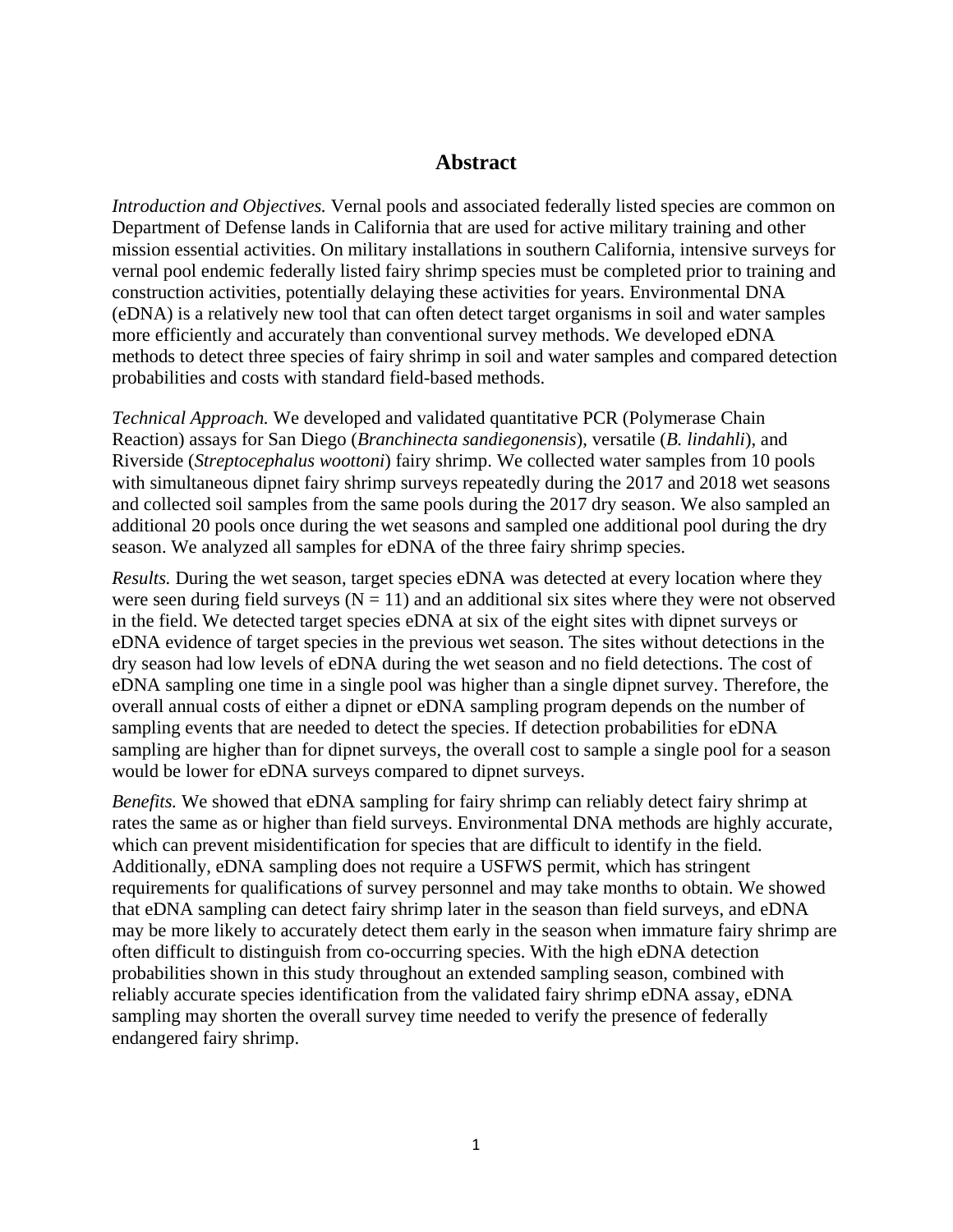#### **Introduction**

<span id="page-4-0"></span>Vernal pools are seasonal ponds with high local endemism and high biodiversity (Zedler 1987). Annual hydrological extremes from inundation to complete desiccation as well as high interannual precipitation variability have resulted in life history strategies that include dormant cysts or seeds that can persist for decades (Zedler 1990). The cryptic nature of dormant stages and the potential length of dormancy makes these species, particularly crustaceans, difficult to detect. Due to high levels of landscape change in the Mediterranean type ecosystems of California, the number of vernal pools has been dramatically reduced overall, though this decline has been much lower on military facilities. As a result, Department of Defense (DoD) installations contain some of the most extensive and best examples of vernal pools remaining in California, particularly in the southern part of the state.

In San Diego County over 80% of the remaining pools occur on military land. Federally listed endangered species widely occur in the remaining pools. As a result, DoD assumes an enormous management and Endangered Species Act consultation burden associated with vernal pool species, including several species of fairy shrimp. Current U.S. Fish and Wildlife Service (USFWS) survey protocols for federally listed fairy shrimp require intensive efforts that can span up to five years. Surveys can be particularly difficult and time-consuming in pools with low numbers of shrimp, high turbidity, and high vegetation cover. Distinguishing between species can be difficult, even under a microscope, and misidentifications have resulted in expensive, unnecessary mitigation and encroachment on military training when the non-listed species was mistaken for the listed species. Because of the time frames involved, surveys can be very costly; more importantly, they can delay implementation of new training activities and military construction projects by years.

#### **Project Description**

#### <span id="page-4-2"></span><span id="page-4-1"></span>**Background**

Environmental DNA (eDNA), a relatively new technique for detecting target organisms from DNA in water and soil samples, has been shown to be a highly sensitive and efficient tool for inventory and monitoring of aquatic species in a variety of freshwater and marine systems. Key advantages to the eDNA method include: (1) more efficient detection of species where individuals are difficult to capture or occur in low densities; (2) the ability to identify multiple species from a single water sample; (3) accurate identification of target species without causing harm to the organism; (4) lower impacts to the vernal pool ecosystem compared to dipnet surveys; and (5) reduced permitting requirements when traditional survey methods such as dipnetting can be replaced by collection of water samples.

We have previously demonstrated that eDNA can be used to successfully detect amphibians on military installations, including Chiricahua leopard frogs, Sonora tiger salamanders, reticulated flatwoods salamanders, ornate chorus frogs, and American bullfrogs (Goldberg et al. 2018), as well as fish (bull trout, brook trout, and Chinook salmon), under funding from the Department of Defense's Environmental Security Technology Certification Program (ESTCP). In separate studies, we have also used this technique to detect invertebrates (New Zealand mudsnails,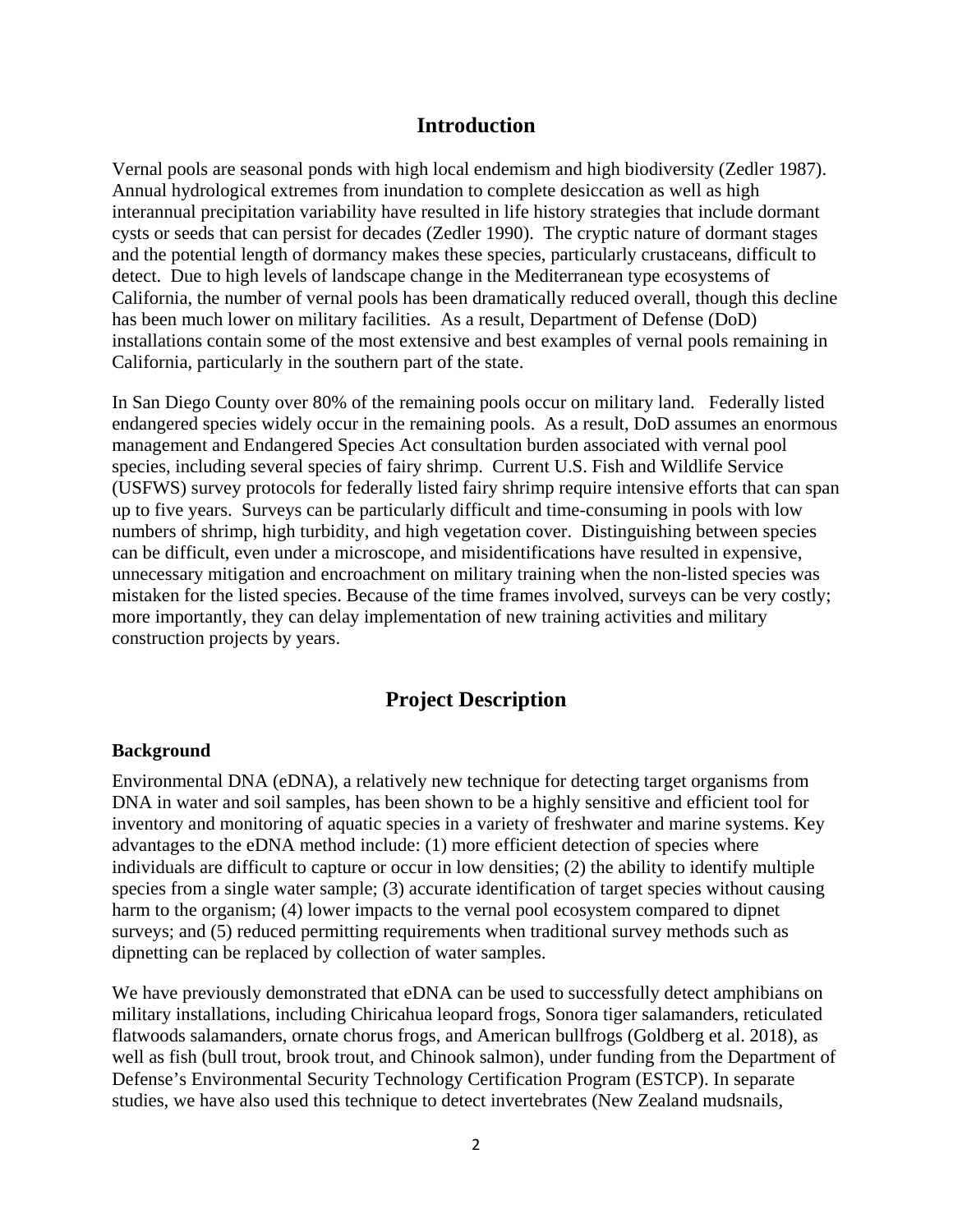Goldberg et al. 2013), and amphibian pathogens (amphibian pathogenic chytrid fungus, ranavirus). Additionally, we successfully used eDNA to detect Arizona treefrogs and northern Mexican gartersnakes at Fort Huachuca, AZ, under Legacy project 12-616.

The occurrence of fairy shrimp in vernal pools on DoD installations in California creates a widespread challenge for military managers from all four services as they strive to balance mission readiness training with natural resources protection obligations. The current USFWS survey protocol to determine the presence or absence of federally listed fairy shrimp in vernal pools requires intensive effort over a one to five-year time frame. Surveys to establish absence entail either: (1) two wet seasons of attempting to net fairy shrimp, which are often only millimeters long, in pools that fill during the rainy season and dry in the summer; or (2) one wet season of surveys followed by one dry season, in which soil samples are collected from pools, and fairy shrimp cysts are separated from the soil and hatched out to identify shrimp to species. This extensive time frame can delay decisions about training, construction, and management activities, sometimes for years. Environmental DNA offers a possible alternative by increasing sensitivity, improving efficiency, and eliminating species misidentification. Although this demonstration was conducted at MCAS Miramar, the sampling methods developed under this project are applicable to other DoD installations in the region that support the three target species, including Marine Corps Base Camp Pendleton, Detachment Fallbrook, Naval Auxiliary Landing Field San Clemente Island, and Silver Strand Training Complex South.

#### <span id="page-5-0"></span>**Objective**

The objective of this project was to develop eDNA methods to detect three species of fairy shrimp in water and soil samples and compare this approach to standard field-based surveys for these species. Two of these species, San Diego fairy shrimp (*Branchinecta sandiegonensis*) and Riverside fairy shrimp (*Streptocephalus woottoni*) are listed as endangered under the Endangered Species Act. Versatile fairy shrimp (*B. lindahli)* are common throughout the range of the other species and are very similar in morphology to San Diego fairy shrimp. We paired eDNA sampling with standardized surveys for fairy shrimp, analyzed the field and eDNA samples in parallel, and compared detection probabilities and costs through the season for each approach.

#### <span id="page-5-1"></span>**Methodology**

#### Study location

Marine Corps Air Station (MCAS) Miramar contains an extensive network of vernal pool habitat, where three different fairy shrimp species and one hybrid have been documented. Ten vernal pools were chosen for repeat sampling throughout the rainy season. The ten pools were selected to represent a range of fairy shrimp inhabitancy and included pools where: (1) no shrimp were ever documented; (2) only *B. sandiegonensis* adults and cysts were previously documented; (3) only *B. sandiegonensis* cysts were previously documented; and (4) *B. sandiegonensis* and *S. wootoni* were both previously documented. The ten selected pools were sampled 4 – 6 times during the 2017 rainy season, depending on when the pool dried. Eight of the 10 pools were also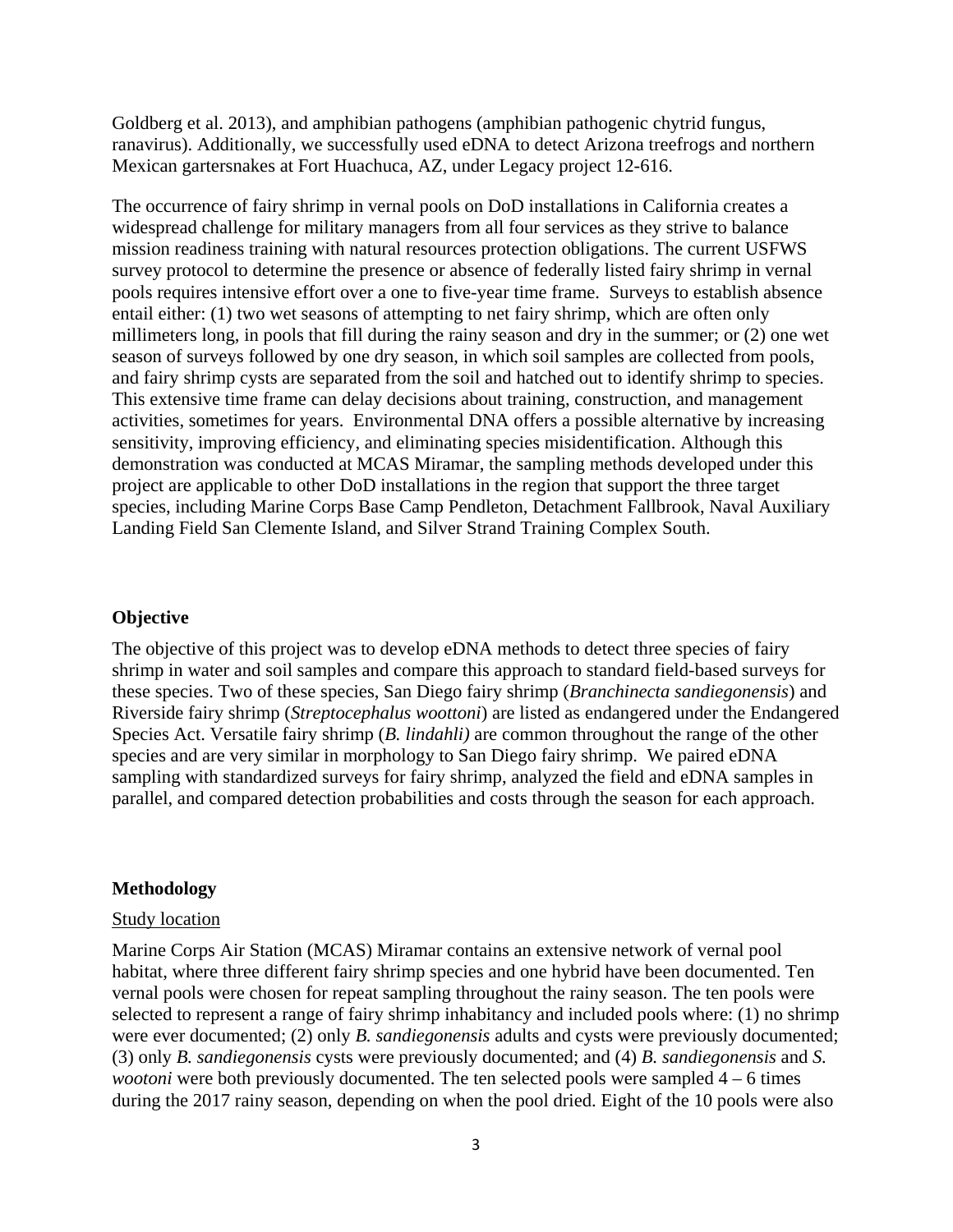sampled once after initial ponding in January 2018 (the remaining two pools never ponded in the 2018 rainy season and therefore were not sampled). Soil samples were collected at each of the ten selected pools during the dry season. An additional 21 pools were sampled one time during the 2017 rainy season to demonstrate the applicability of sampling method across additional sites. One of these sites was sampled during the dry season because *B. lindahli* had been detected during the wet season during this project.

#### Field Sampling: Wet season sampling

*Water sample collection:* The pools began ponding after precipitation events in late November 2016. We collected water samples between 30 December 2016 and 18 April 2017 from 10 pools. Each of the pools was sampled 4 – 6 times during the 2017 rainy season, depending on when the pool dried. Water samples were collected from an additional 2 pools one time during the same time period. In addition, 8 of the 10 pools were sampled again on 10 January 2018 within a week of the first ponding event to evaluate whether eDNA could be detected before shrimp had hatched and matured to the stage that they were identifiable. This was done because the sampling in 2017 began approximately 4-5 weeks after initial ponding when the shrimp had already become identifiable.

Sampling was planned to be done weekly but sometimes occurred at two- and three-week intervals, due to either heavy rain or logistic difficulties that prevented field work. In each pool, water was sampled at four locations. The sample locations were positioned to capture variability. For pools that were at least 3 m wide and long, sample locations were positioned on the north, south, east and west edges of the pool. For long and skinny pools, such as a pool in a road, sample locations were spaced evenly along the length of the pool.

Comprehensive efforts were made to avoid cross-contamination between pools. Rubber boots covered with plastic garbage bags were worn when sampling a pool and only used on a single pool. The garbage bags prevented mud from caking on boots, which would require more lengthy decontamination between pool sampling. Efforts were also made to avoid entering the pool at all when sampling. Using new gloves at each pool, an 8 oz plastic deli container was used to scoop 250 mL water from each sample location. A new, single-use deli container was used for each pool. The water sample in the deli container was first inspected for immature fairy shrimp, or nauplii, and mature fairy shrimp. If either were found, the sample was returned to the pool and a new sample was taken. Then, the 250 mL water sample was poured through a square of white, flour sack cloth covering the opening of a 1 L new or disinfected Nalgene bottle and affixed with a rubber band. This pre-filtering ensured that any shrimp or plant debris that was not removed by re-sampling could be returned to the pool via rinsing the flour sack filter in the pool after use. This process was repeated at all four sample locations, each time adding the sample to the same Nalgene bottle, and therefore, mixing all four samples from a single pool in one bottle. When all four samples were taken, the cloth filter was removed and rinsed in the pool to return captured material and then was discarded. The Nalgene bottle was tightly sealed, labeled, and stored in a cooler for off-site processing.

Rubber boots were disinfected between pools using a 10% bleach solution and then rinsed thoroughly with tap water. New gloves and new garbage bags to cover boots were used at each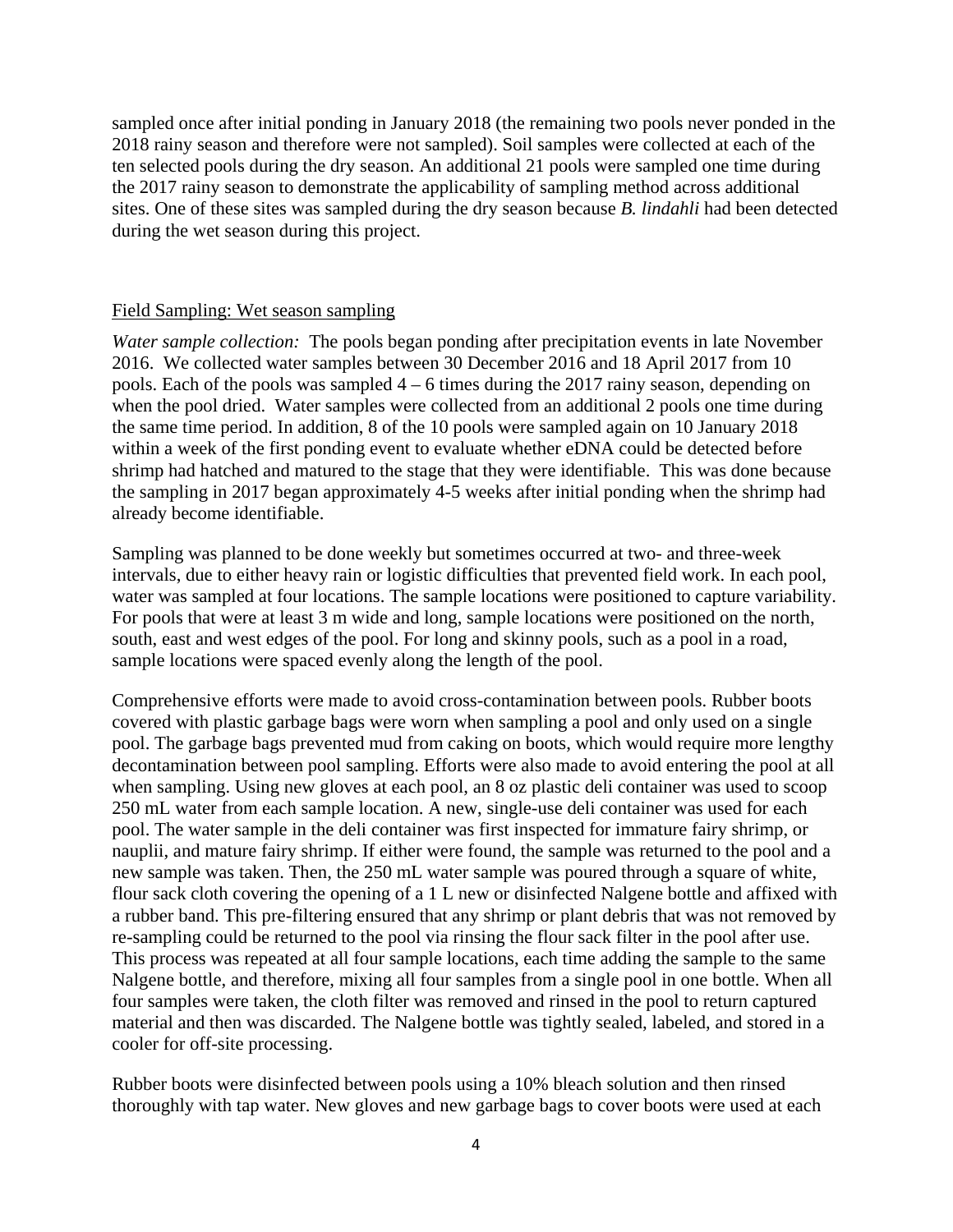pool. Used gloves and garbage bags were immediately bagged for disposal after each use. Before reuse, Nalgene bottles were disinfected in a 50% bleach solution and rinsed three times with tap water. When a disinfected Nalgene bottle was used for a new sample, the bottle was rinsed three time in the pool itself to ensure that any bleach residue was removed prior to taking the sample.

Water samples were transported in a cooler to a laboratory for vacuum filtration within 6 or less hours of collection. One pool water sample was filtered at a time to reduce cross-contamination. 250 mL of the 1 L sample was poured into four separate filtration apparatuses. The filtration apparatus consisted of a 48-mm single use filter funnel containing a 5μm polyethersulfone (PES) membrane filter (Sterlitech, Kent, WA), attached with a rubber stopper to a 1 L filter flask. All four filtration apparatuses were attached with tubing to a manifold with six valves that was attached to a vacuum pump (3.5 CFM Single-stage 5 Pa Rotary Vane Economy Vacuum Pump, Zeny). After each pool sample was filtered, using clean gloves and disinfected filter forceps, the filter was removed from the filter funnel and placed in a 2 mL O-ring tube with 1 mL 95% ethanol. To serve as a negative control, distilled water was processed the same as the field water samples (i.e. poured through flour cloth sack filter into a 1 L Nalgene bottle) and filtered in the laboratory for each day of sampling.

*Dipnetting Surveys:* Dipnet surveys followed USFWS survey guidelines for federally listed large branchiopods (USFWS 2015).

#### Field Sampling: Dry season sampling

All pools were dried by May 2017 and between 30 August and 6 October 2017, we collected soil samples once from each of the same 10 repeatedly sampled vernal pools, plus one of the additional 20 pools sampled, totaling 11 pools. Soil samples were collected between 30 August and 6 October 2017 and in May 2018. We sampled ten evenly spaced points along two transects in each pool. Transects ran the length and width of the pool, crossing perpendicularly in the center of the pool. At each sample location, we used a disinfected, stainless steel spoon to dig approximately 2-5 mL from the top 1 cm of soil. The soil was then sieved into a paper coffee filter using a plastic filter frame (8" non-metallic sieve frame, Gilson Company, Inc., Lewis Center, OH) with a disposable, polyester #70 mesh filter (0.223mm aperture, Gilson Company, Inc., Lewis Center, OH). Approximately 1 g sieved soil was added to a 15 mL tube with 3 mL of Longmire's buffer (Longmire et al. 1997). Soil captured by the mesh filter was returned to the sampling point. Unlike water samples, the ten soil samples from each pool were kept separate for eDNA extraction.

To prevent cross-contamination, field shoes were covered with plastic garbage bags prior to entering a dried pool and disposed of after each pool. Care was taken not to step in or place sampling equipment on the sampling point. However, because sampling points were identified prior to sampling, based on the sum of the length and width (measured by pacing) the pool was walked in by one person prior to collecting soil samples. New gloves were used at each of the ten sampling points in one pool. Used gloves, mesh and coffee filters, and garbage bags were immediately bagged for disposal after each use. Before reuse, plastic filter frames and stainless, steel spoons were disinfected in a 50% bleach solution, rinsed thoroughly with tap water, and either air dried or dried with clean paper towels.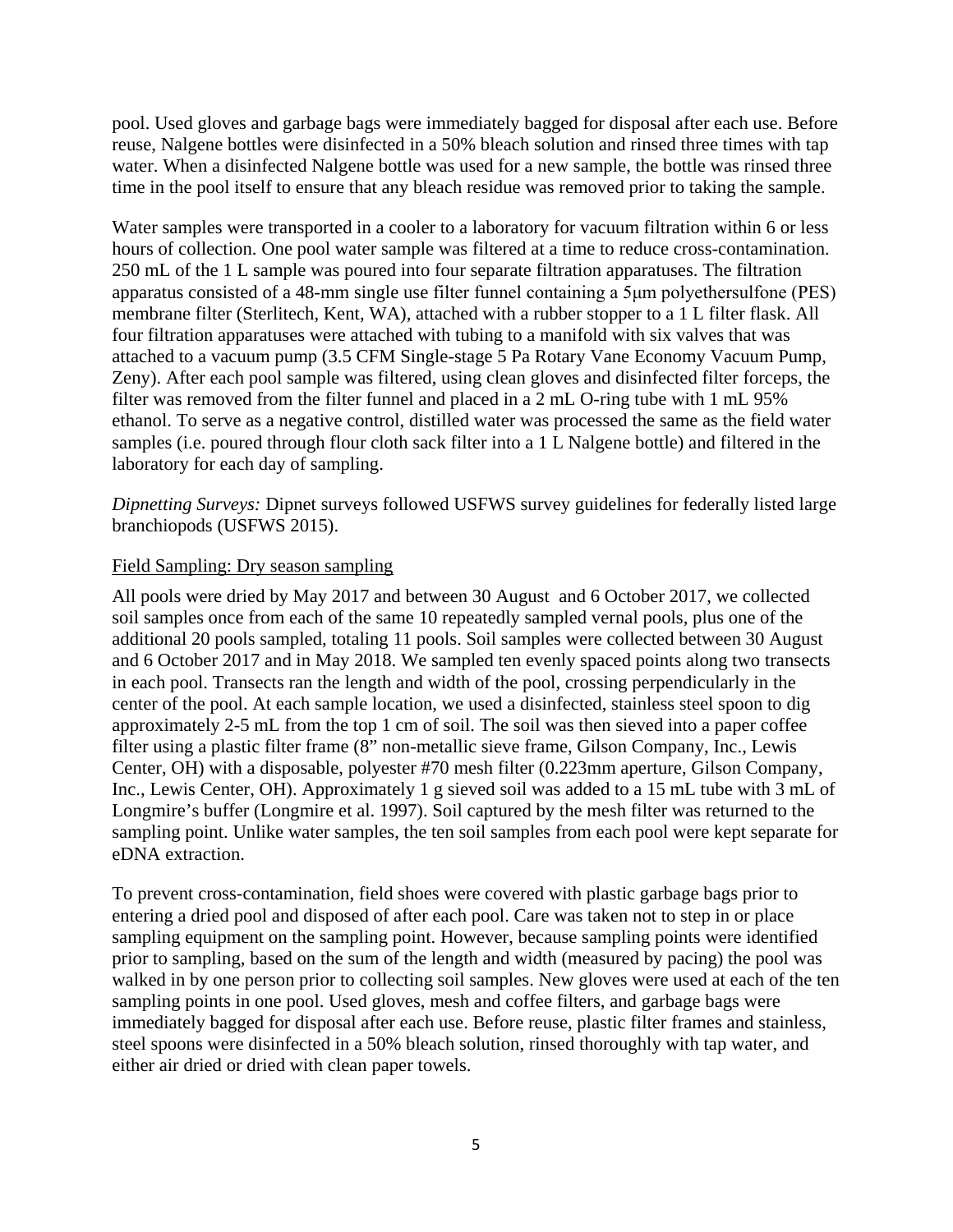#### Assay Development and Validation

We designed a multiplex quantitative PCR (qPCR) assay to detect *Branchinecta sandiegonensis*, *B. lindahli*, and *Streptocephalus woottoni* mitochondrial DNA (mtDNA) in eDNA samples based on cytochrome oxidase I sequence data (Lahti et al. 2010, Vandergast et al. 2009). Previous work by Vandergast et al. (2009) developed and validated a similar test for encysted embryos of *Branchinecta* using conventional PCR and longer fragments. Because eDNA is highly degraded and target DNA rare within environmental samples, we took a probe-based qPCR approach. To ensure that false positives would not be created for co-occurring fairy shrimp species, we designed each set of primers and probe to have at least five base pair (bp) changes total from the co-occurring species, including *B. lynchi*, with at least unique base within 5 bases of 3' end of the primers and in the center of the probe. We ran reactions using 1X QuantiNova Pathogen Master Mix (Qiagen Inc., Hilden, Germany), 0.2  $\mu$ M of each primer, and 0.2  $\mu$ M of each probe on a Bio-rad CFX96 Touch Real-Time PCR Detection System (Bio-Rad, Hercules, CA). Each qPCR included 3 µL of DNA extract in a total volume of 15 µL. We also included an internal positive control (QuantiNova IC; Qiagen) in each well to test for inhibition of the qPCR reaction. The cycling protocol started with 2 minutes at 95<sup>o</sup>C then ran for 50 cycles of 95<sup>o</sup>C for 5s followed by 60°C for 30s. We validated the assay using tissue samples collected from 10 each of *B. sandiegonensis*, *B. lindahli*, and 6 *S. woottoni*. Tissue samples were provided by Dr. Charles Black (MCAS Miramar) and Dr. Andrew Bohonak (San Diego State University). The closest population of *B. lynchi* is in Riverside County; samples from this area would have to be used to further validate this assay before it could be applied there. After each individual assay had been validated, we tested and confirmed that a multiplex of the three assays would not reduce sensitivity or reaction efficiency.

#### Sample Analysis

We extracted filter samples using the Qiashredder/DNeasy method described in Goldberg et al. (2011). In 2017, soil samples were extracted with the DNeasy Blood & Tissue Kit (Qiagen, Inc.) with a subset also extracted with the MoBio Power Soil Kit (MoBio, Inc.). In 2018, all soil samples were extracted with the latter method. All filter and soil sample extractions and qPCR set up were conducted in a lab dedicated to low-quantity DNA samples. Researchers are required to shower and change clothes before entering this room after being in a high-quality DNA or post-PCR laboratory, and no tissue samples have been handled in this room. A negative extraction control was included with each set of extractions and an additional negative qPCR control was run with each plate of samples. All samples in 2017 were analyzed with the multiplex validated as described above. In 2018, only *B. sandiegonensis* and *B. lindahli* were included in the multiplex. Soil samples testing as inhibited in 2017 were cleaned with the OneStep<sup>TM</sup> PCR Inhibitor Removal Kit (Zymo Research) and reanalyzed. No other samples tested as inhibited.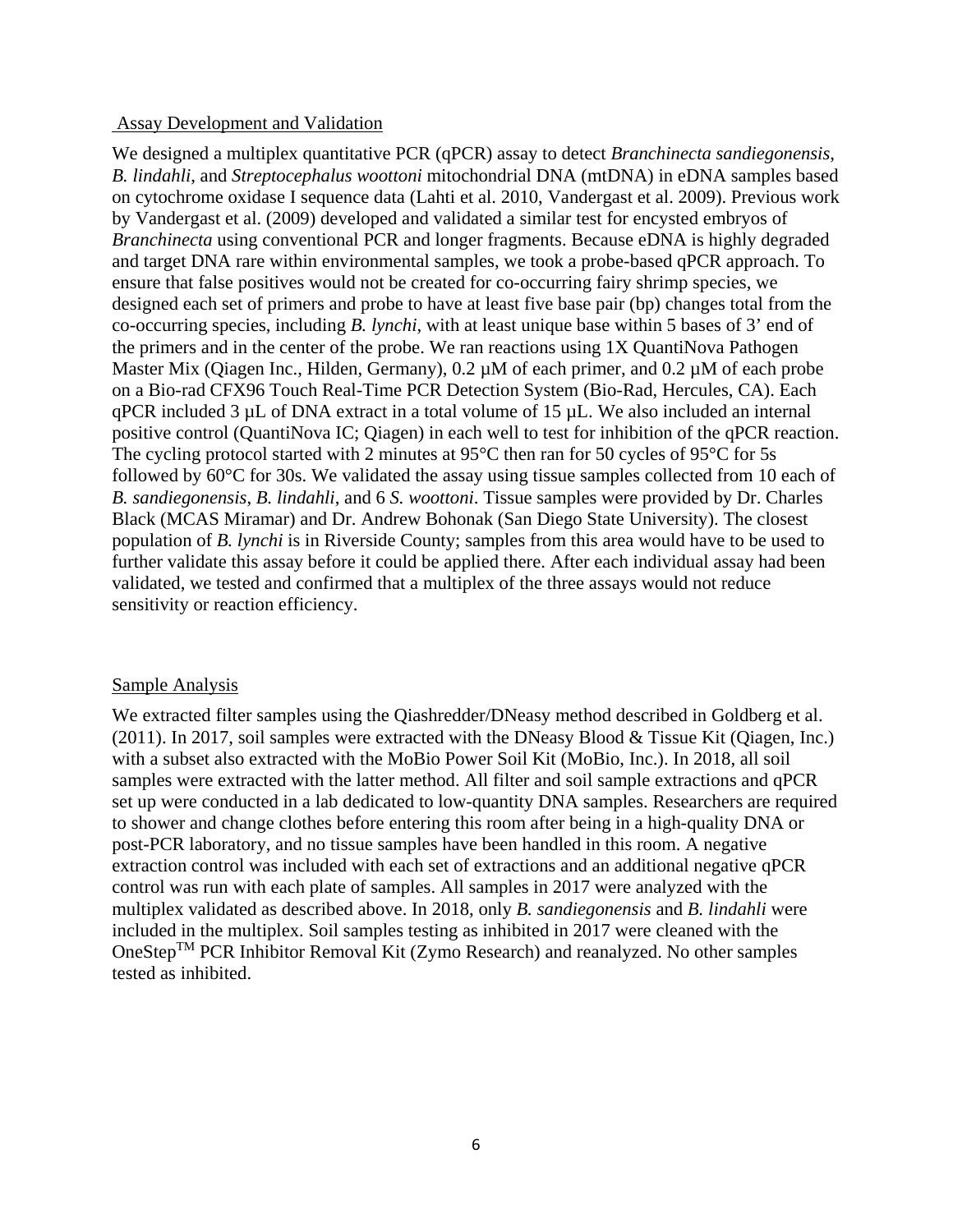Table 1. Primer and probe sequences for multiplex of fairy shrimp qPCR species detection.

| <b>Species</b>         | Primer/probe      | <b>Sequence</b>                     |
|------------------------|-------------------|-------------------------------------|
| <b>Branchinecta</b>    | <b>BASA F</b>     | GGATCAATAGTAGAAAGTGGRGCTGG          |
| sandiegonensis         | <b>BASA R</b>     | TAACTGCACYRCTAATAGATGAAAC           |
| $145$ bp               | <b>BASA-Probe</b> | ABY-TCCACTGAAGGCCCTGCATGAGC-QSY     |
| B. lindahli            | <b>BALIF</b>      | <b>GGATTTGGAAAYTGACTAGTTCCS</b>     |
| 130bp                  | <b>BALI R</b>     | TTTCTACTATTGATCCTGCTAGGAGTAAAGT     |
|                        | <b>BALI-Probe</b> | FAM-ATACTACCTCCCGCTTTAA-MGB         |
| <i>Streptocephalus</i> | <b>STWOF</b>      | <b>TCTCTTACATTACTTGTTGCTAGCTCAA</b> |
| woottoni               | <b>STWOR</b>      | CAGAGAGCGGTGGGTAAACTG               |
| 79 <sub>bp</sub>       | STWO-Probe        | $Cy5-$                              |
|                        |                   | TCCACCCCG/TAO/TTCCCGCTCCGCTTT-      |
|                        |                   | <b>IowaBlackRQ</b>                  |

#### Cost Analysis

*Cost elements for eDNA sampling:* Operational costs of implementing an eDNA-based monitoring program include both front-end and per-sample costs. Front-end costs are required for developing and validating qPCR assays for target species. Per-sample costs represent the ongoing costs of collecting and analyzing water samples for a monitoring program. In the cost model detailed below and in Table 2, cost element 1 represents one-time, front-end costs, while cost elements 5 through 7 represent per-sample costs that would be required in an ongoing monitoring program for federally listed fairy shrimp. Cost element 8 involves permitting and reporting activities that are required to comply with USFWS survey guidelines for either eDNA or dipnet sampling.

Cost element 1 represents front-end costs that must be completed for each species. Cost drivers for these elements include the availability of existing (1) primer/probe sets or sequence data for target species in the installation area, (2) tissue samples for target and closely related non-target species, and (3) adequate qPCR protocols for target species. Per-species costs could be substantially reduced if existing species-specific primer/probe sets could be used and would be substantially increased if new sequence data need to be developed. Costs would be lower if DNA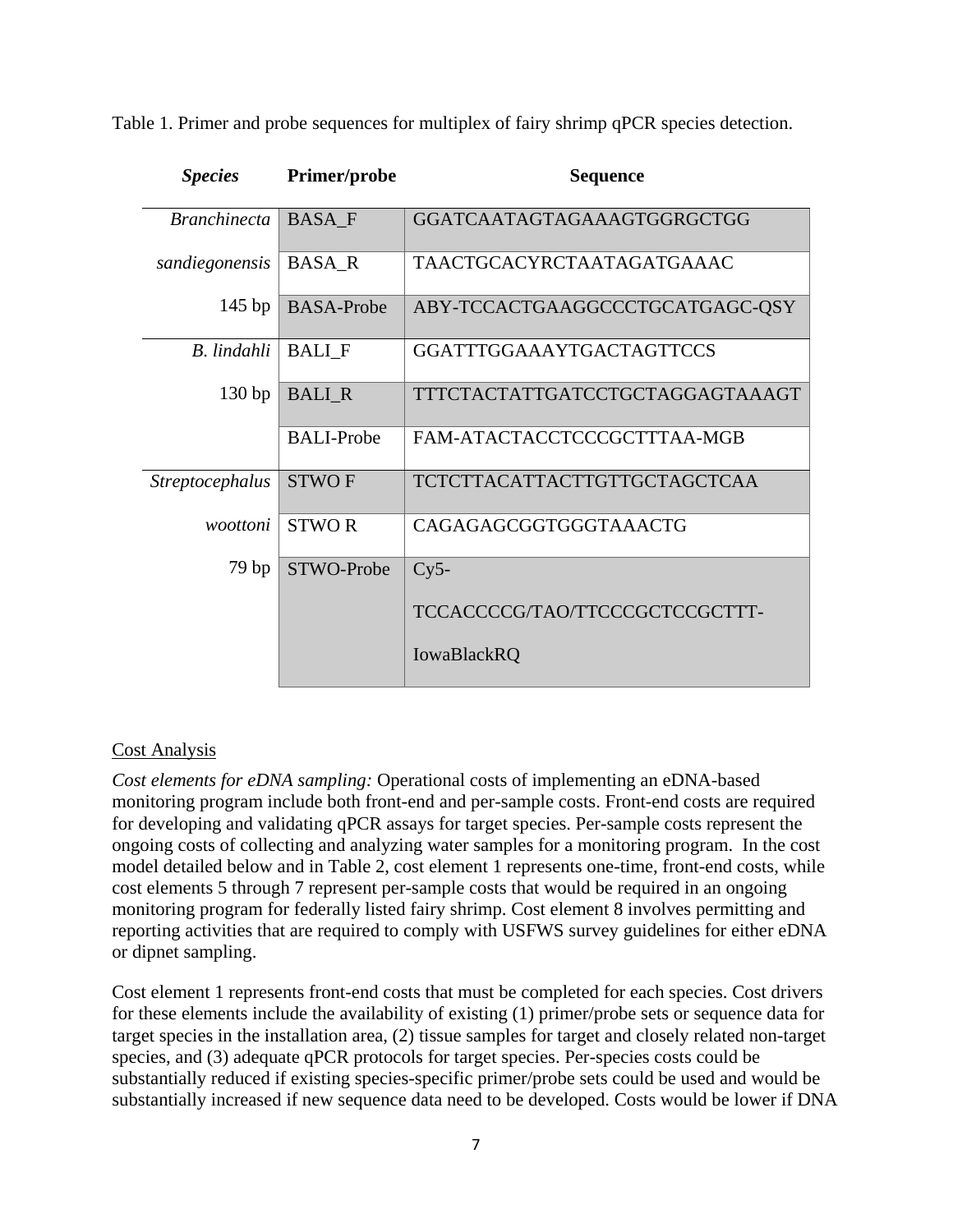tissue samples were already owned by or easily obtained by the operating laboratory and would increase with the number of samples that need to be collected in the field. If an adequate qPCR test is available for a target species, costs for element 1 would be significantly reduced, although for each new laboratory there are some costs involved in validating assay performance.

| Table 2. Cost elements included in implementing an eDNA sampling program for fairy shrimp. |  |  |
|--------------------------------------------------------------------------------------------|--|--|
|                                                                                            |  |  |

٦

| <b>Cost Element</b>                             | <b>Description</b>                                                                                                                                                                                                                                                              |
|-------------------------------------------------|---------------------------------------------------------------------------------------------------------------------------------------------------------------------------------------------------------------------------------------------------------------------------------|
| 1. Assay development and validation             | Labor costs to analyze available sequence data and create<br>sets of diagnostic primer/probe sets for 3 species; obtain<br>samples from researchers; and optimize species-specific<br>qPCR tests.                                                                               |
| 2. Water sampling equipment<br>procurement      | Cost of periodic (estimated 2 years) replacement of vacuum<br>pumps, manifolds, flasks, stoppers, tubing, forceps, boots,<br>and sample bottles. Equipment for decontamination of<br>equipment and boots between sampling sites. Annual labor<br>costs for procuring equipment. |
| 3. Water filter sample collection               | Average labor and travel costs required for sample collection.                                                                                                                                                                                                                  |
| 4. Water sampling per-sample<br>consumable cost | Rate of consumables used for collecting and filtering each<br>sample, including filters, single-use filter funnels, ethanol<br>tubes, gloves, trash bags, plastic containers, towels, rubber<br>bands, and bleach.                                                              |
| 5. Water filter sample analysis                 | Per-sample cost of analyzing samples using qPCR tests,<br>including laboratory technician and PI labor and lab<br>consumables.                                                                                                                                                  |
| 6. Soil sampling equipment<br>procurement       | Cost of periodic (estimated 2 years) replacement of sieve<br>frames, screens, spoons, and pin flags. Equipment for<br>decontamination of equipment and boots between sampling<br>sites. Annual labor costs for procuring equipment.                                             |
| 7. Soil filter sample collection                | Labor and on-site travel costs required for sample collection                                                                                                                                                                                                                   |
| 8. Soil sampling per-sample<br>consumable cost  | Rate of consumables used for collecting and filtering each<br>sample, including sieve mesh squares, gloves, coffee filters,<br>trash bags, bleach, and tubes with preservative buffer.                                                                                          |
| 9. Soil sample analysis                         | Per-sample cost of analyzing samples using qPCR tests,<br>including laboratory technician and PI labor and lab<br>consumables.                                                                                                                                                  |
| 10. Permitting and reporting                    | Labor for preparing permit applications, reporting, and<br>coordinating with USFWS.                                                                                                                                                                                             |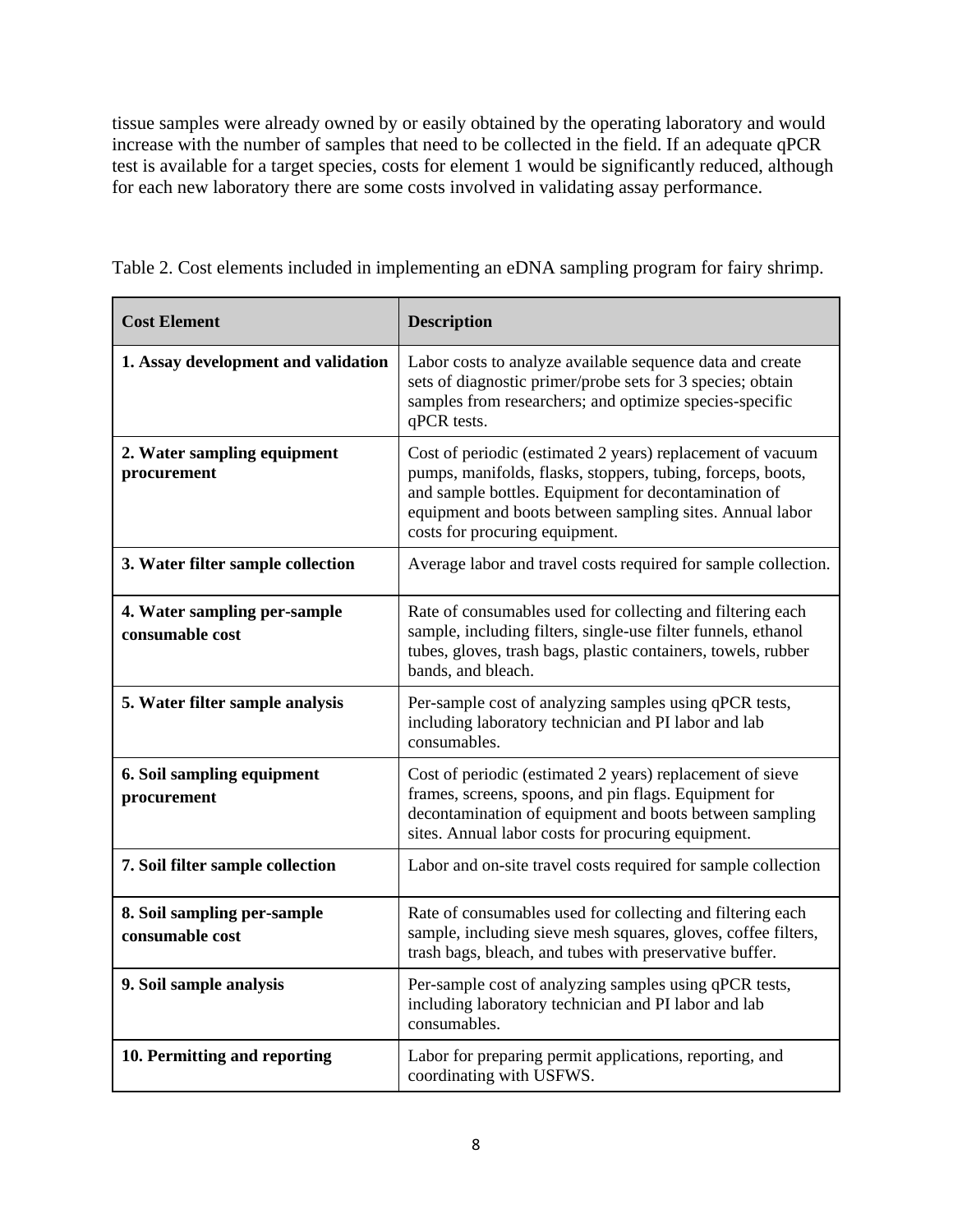*Cost elements for dipnet surveys (wet season) and soil sampling (dry season):* Cost elements for fairy shrimp following the USFWS protocol both wet season and dry season sampling (Table 3). Permitting and reporting, cost element 1, cover both sampling methods, assuming that separate permits and reports are not required for the different methods.

|        | Table 3. Cost elements included in surveys for fairy shrimp following USFWS protocol (USFWS |  |  |  |  |
|--------|---------------------------------------------------------------------------------------------|--|--|--|--|
| 2015). |                                                                                             |  |  |  |  |

| <b>Cost Element</b> |                                             | <b>Description</b>                                                                                                                                                                        |  |  |  |
|---------------------|---------------------------------------------|-------------------------------------------------------------------------------------------------------------------------------------------------------------------------------------------|--|--|--|
|                     | 1. Permitting and reporting                 | Labor for preparing permit applications, reporting,<br>and coordinating with USFWS.                                                                                                       |  |  |  |
| 2.                  | Dip net equipment procurement               | Periodic replacement of nets, waders, and buckets.<br>Annual labor costs for procuring equipment.                                                                                         |  |  |  |
|                     | 3. Water filter sample collection           | Average labor and travel costs.                                                                                                                                                           |  |  |  |
| 4.                  | Dip netting per-survey consumable<br>cost   | Quaternary ammonia used for disinfecting boots<br>and equipment.                                                                                                                          |  |  |  |
| 5.                  | Soil sampling equipment<br>procurement      | Annual labor costs for procuring equipment.                                                                                                                                               |  |  |  |
| 6.                  | Soil filter sample collection               | Average labor and travel costs.                                                                                                                                                           |  |  |  |
| 7.                  | Soil sampling per-sample<br>consumable cost | Rate of consumables used for collecting and<br>filtering each sample, including sieve mesh<br>squares, gloves, coffee filters, trash bags, bleach,<br>and tubes with preservative buffer. |  |  |  |
| 8.                  | Soil sample analysis                        | Per-sample cost of analyzing samples using qPCR<br>tests, including laboratory technician and PI labor<br>and lab consumables.                                                            |  |  |  |

*Cost comparison:* For this analysis, we used the actual costs of the water filter sampling we conducted to calculate the average cost of conducting 1 eDNA survey for 1 pool. We compared this metric, termed a "survey pool," with the average cost of 1 dipnet survey for 1 pool. Detection of the target species in a single survey can determine the total number of surveys required to determine presence of the target species. For example, USFWS may approve suspension of wet season surveys for a pool if one or more of the listed fairy shrimp species are positively identified in that pool (USFWS 2015). Therefore, we used the estimated survey pool costs to create a matrix of the comparative costs of eDNA and dipnet sampling according to the number of surveys required to detect target species.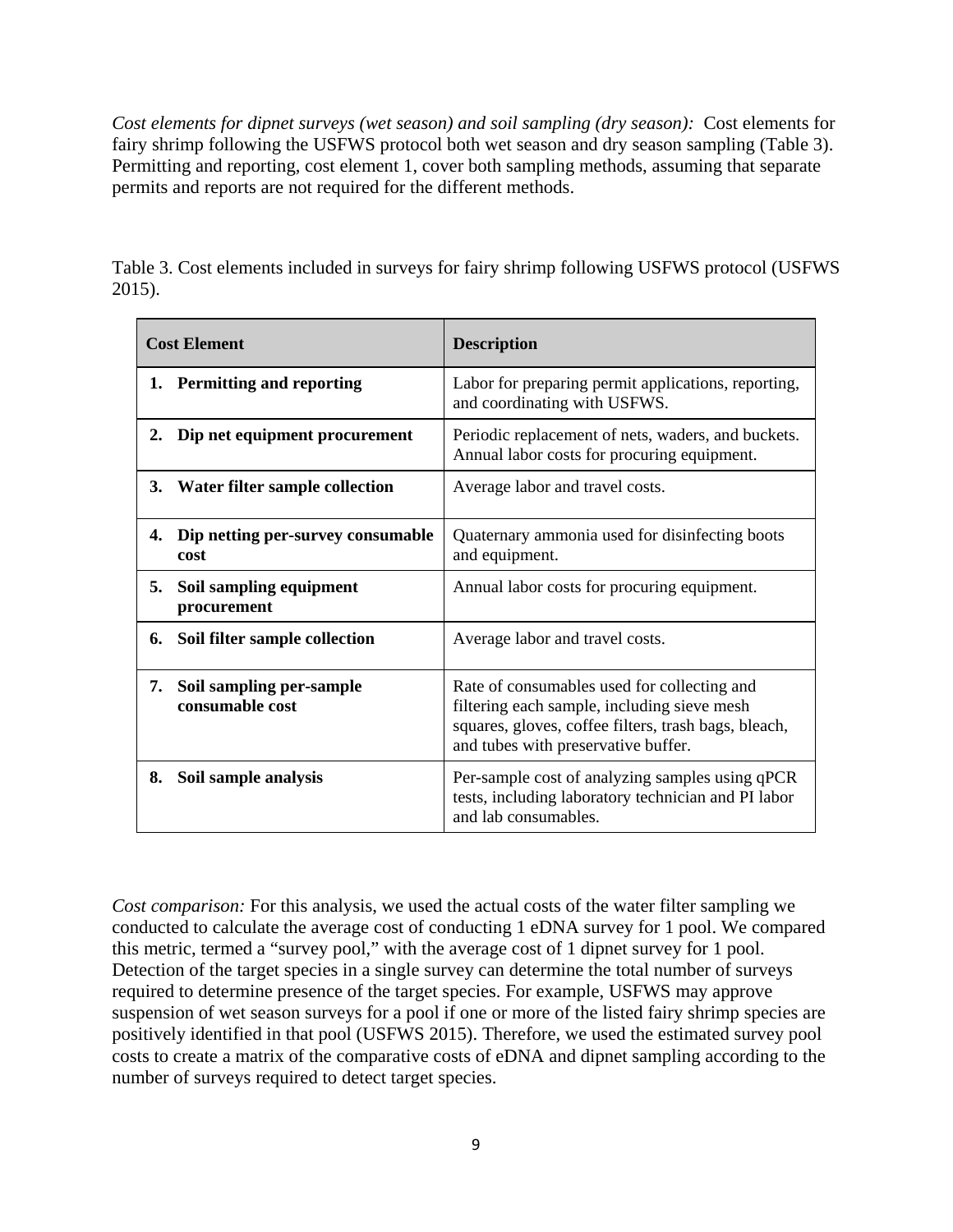We recorded the actual costs of developing and validating an assay for three fairy shrimp species (*Branchinecta sandiegonensis*, *B. lindahli*, and *Streptocephalus woottoni*) to describe front-end costs for this project. Permitting and recording costs were estimated based on anticipated labor needed to meet these required elements of fairy shrimp surveys.

#### **Results and Discussion**

#### <span id="page-12-0"></span>**Assay Development and Validation**

Each assay passed validation, amplifying for all samples of the respective species and none of the samples for the other species. Assays multiplexed without reducing specificity, sensitivity, or efficiency. No sites were able to be sampled with current populations of *Streptocephalos woottoni,* leaving that assay needing to be validated *in situ.* 

#### **Wet Season Sampling**

We used eDNA methods to survey 32 pools for fairy shrimp in the 2017 wet season and conducted supplemental sampling of 8 sites in early 2018. We found eDNA of *B. lindahli* and/or *B. sandiegonensis* at 15 sites. Ten sites were sampled multiple times throughout the season, typically with concurrent dipnet sampling (Figure 1).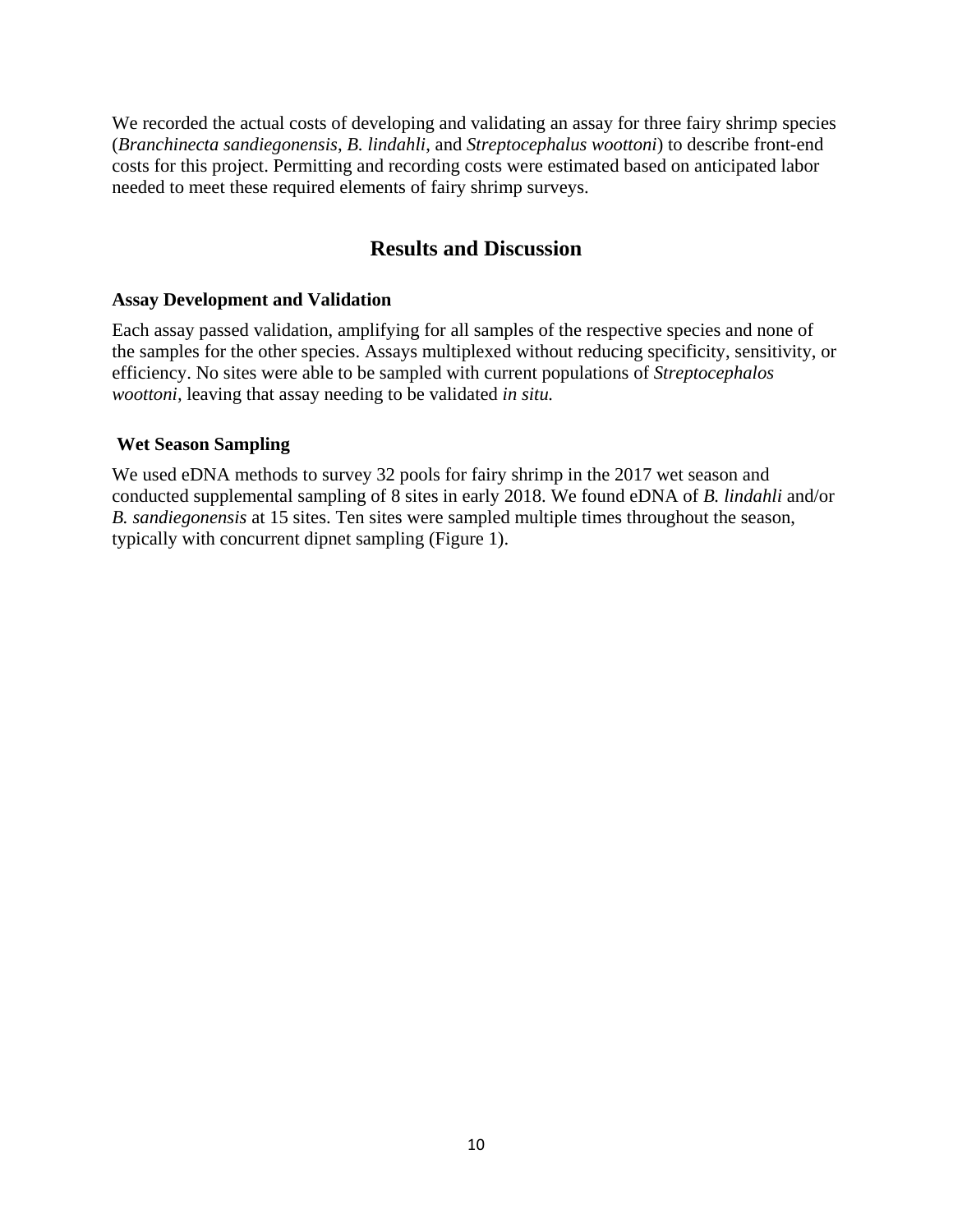|           |                  | 1st Survey | 2nd Survey            | 3rd Survey     | 4th Survey | <b>5th Survey</b>     | 6th Survey | 7th Survey   | <b>8th Survey</b> | Supplement<br>al Survey |
|-----------|------------------|------------|-----------------------|----------------|------------|-----------------------|------------|--------------|-------------------|-------------------------|
|           | Survey           |            | 12/30/2016-1/13/2017- | 1/26/2017-     | 2/3/2017-  | 2/20/2017-            | 2/22/2017- | 3/17/2017-   | 4/6/2017-         |                         |
| Pool ID   | type             | 1/13/2017  | 1/26/2017             | 2/20/2017      | 3/3/2017   | 3/3/2017              | 3/17/2017  | 4/6/2017     | 4/18/2017         | January 2018            |
| 19        | Dipnet           |            |                       |                |            |                       |            |              |                   |                         |
|           | eDNA             |            |                       |                |            |                       |            |              |                   |                         |
| 57        | Dipnet           |            |                       |                |            |                       |            |              |                   |                         |
|           | eDNA             |            |                       |                |            |                       |            |              |                   |                         |
| 100       | Dipnet           |            |                       |                |            |                       |            |              |                   |                         |
|           | eDNA             |            |                       |                |            |                       |            |              |                   |                         |
| 329       | Dipnet           |            |                       |                |            |                       |            |              |                   |                         |
|           | eDNA             |            |                       |                |            |                       |            |              |                   |                         |
| 330       | Dipnet           |            |                       |                |            |                       |            |              |                   |                         |
|           | eDNA             |            |                       |                |            |                       |            |              |                   |                         |
| 399       | Dipnet           |            |                       |                |            |                       |            |              |                   |                         |
|           | eDNA             |            |                       |                |            |                       |            |              |                   |                         |
| 732       | Dipnet           |            |                       |                |            |                       |            |              |                   |                         |
|           | eDNA             |            |                       |                |            |                       |            |              |                   |                         |
| 829       | Dipnet           |            |                       |                |            |                       |            |              |                   |                         |
|           | eDNA             |            |                       |                |            |                       |            |              |                   |                         |
| Riverside | Dipnet           |            |                       |                |            |                       |            |              |                   |                         |
|           | eDNA             |            |                       |                |            |                       |            |              |                   |                         |
| Village   | Dipnet           |            |                       |                |            |                       |            |              |                   |                         |
|           | eDNA             |            |                       |                |            |                       |            |              |                   |                         |
|           |                  |            |                       |                |            |                       |            |              |                   |                         |
|           | Dipnet detection |            |                       | eDNA detection |            | eDNA - 1 of 4 samples |            | No detection |                   | No survey               |

Figure 1. Survey timing and results for eDNA from water and dipnet sampling for fairy shrimp. All detections were *Branchinecta sandiegonensis* except Village, at which *Branchinecta lindahli* was detected*.* eDNA detections were out of four filter samples of 250 mL each collected and combined from different parts of the pool. We note that eDNA was detected in only one of four samples in pool 329 on two occasions and given a lapse in field decontamination practices at the site is strongly suspected to be field contamination. Dipnet surveys for Village were conducted approximately two weeks after water sampling.

In 2017, we detected eDNA of *B. lindahli* and *B. sandiegonensis* at every location where they were seen during field surveys ( $N = 11$ ), plus six sites where they were not observed directly (Figure 1). Of those six additional sites, four had documentation of the species being present in previous years and two were new observations (854, 59/77). Of the four sites with previous observations, three were single visits without concurrent dipnet sampling. In one sampling event for pool 732 (1/11/2017), San Diego fairy shrimp were visually detected in the water sample and were not found in concurrent dipnet or eDNA sampling. However, the species was detected in eDNA samples in March 2017. Replicate filter samples were highly consistent, with a detection rate of 1.0 every time there was a field survey (dipnet) detection. Sampling events where there was no field detection had rates of 0.5-1.0, except for one site (329) with two observations at 0.25 that were suspected to be from field contamination and one site (Village) where eDNA detection became inconsistent 1 month after the last field detection.

Environmental DNA detections were more consistent through time than field surveys. At three of the six sites that were sampled through the season that had field detections of the species, eDNA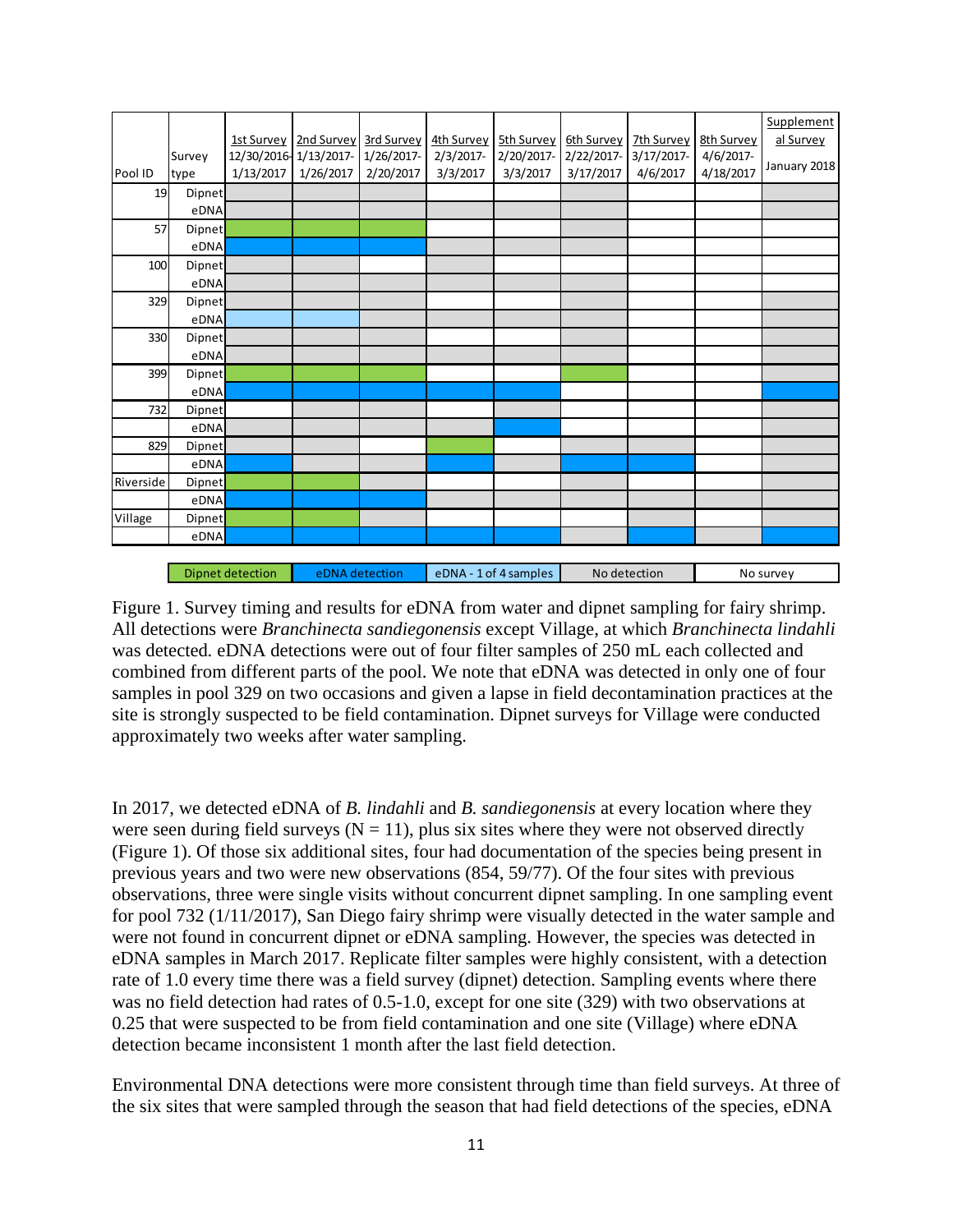lengthened the season of detection by 1-4 visits  $(1 \text{ week} - 2 \text{ months}; \text{Figure 2})$ . At one of these sites, eDNA detected the species a month prior to field detection, but then not for the next two surveys until both field and eDNA surveys had detections. At the remaining three sites, eDNA detections exactly matched field detections  $(N = 1)$ , filled in at a middle time when there was no field detection  $(N = 1)$ , and tested positive at one time point two months after the single field detection at the site  $(N = 1)$ .

In 2018, early season sampling (10 January) detected fairy shrimp at 2 sites with eDNA and no sites with field sampling. Of those two sites, one was dry by 26 January and the other was confirmed with field methods to have fairy shrimp at that time.



Figure 2. Comparative detection of fairy shrimp using eDNA and field methods (visual and dipnetting). All sites were *Branchinecta sandiegonensis* except for Village, which was *Branchinecta lindahli.* eDNA detections were out of four filter samples of 250 mL each collected and combined from different parts of the pool. We note that eDNA was detected in only one of four samples in pool 329 on two occasions and given a lapse in field decontamination practices at the site is strongly suspected to be field contamination.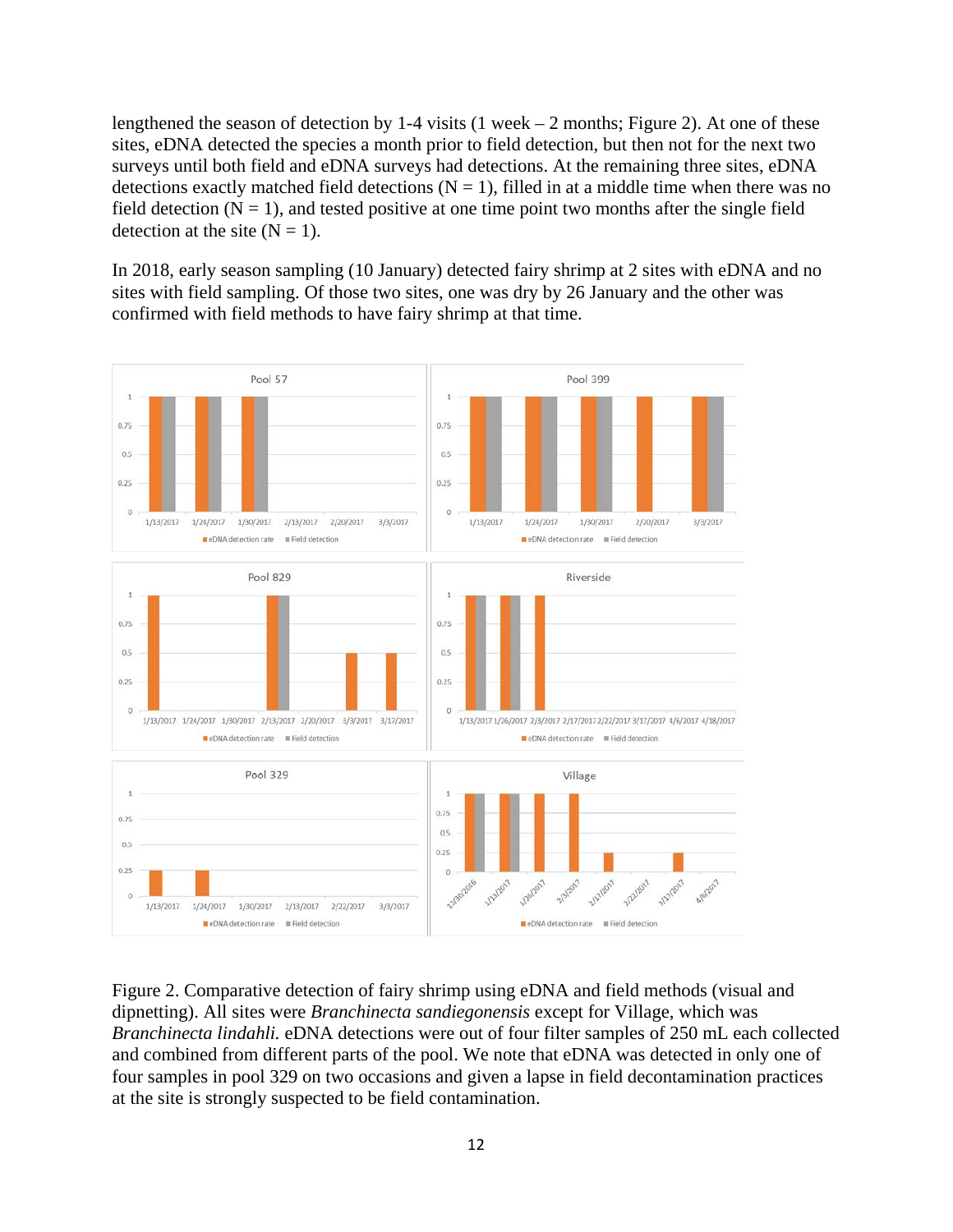#### **Dry Season Sampling**

In 2017, we detected target species at six of the eight sites with field or eDNA evidence of target species in the previous wet season, with rates 0.1-0.3 per sample. Both sites that were undetected had low levels of eDNA during the wet season and no field detections ( $N = 1$ ) or field detection only in early January  $(N = 1)$ .

In 2018, we detected target species at four sites (rates 0.1-0.5), including the two where the species was detected in the wet season. Of the two other sites, both had detections in 2017, one was not sampled in 2018, and the other was sampled in January without fairy shrimp detected.

#### **Cost Analysis**

Table 4 lists the actual costs of assay development and validation, estimated costs of permitting and reporting requirements, and estimated cost of surveying one pool one time (survey pool) for both eDNA and dipnet sampling. Environmental DNA sampling costs assume 4 water samples collected per survey and includes vehicle, equipment, consumables, laboratory analysis, and labor for field preparation, water sample collection, sample processing by a biologist without specialized fairy shrimp survey training. Dipnet survey costs include equipment, vehicle, and labor for a biologist trained to conduct fairy shrimp surveys per USFWS guidelines.

Table 4. Costs for dipnet and eDNA water sampling for three fairy shrimp species at MCAS Miramar, 2016-2018.

| <b>Cost Element</b>                                  | <b>Estimated Costs for Dipnet</b><br><b>Surveys</b> | <b>Estimated Costs</b><br>for eDNA<br><b>Sampling</b> |  |
|------------------------------------------------------|-----------------------------------------------------|-------------------------------------------------------|--|
| Assay development and validation<br>(front-end cost) | <b>NA</b>                                           | \$2,474                                               |  |
| Permitting and reporting (life of<br>project)        | \$1,440                                             | \$1,440                                               |  |
| <b>Estimated cost of 1 survey of 1 pool</b>          | \$167                                               | \$324                                                 |  |

If any of the listed fairy shrimp species are detected in a pool or other water feature, USFWS may agree to suspend further surveys in that feature for the remaining wet season (USFWS 2017). Therefore, the overall annual cost of either a dipnet or eDNA sampling program depends on the number of surveys that are needed to detect the species. Using the estimated survey pool costs for both sampling methods, we compared the difference in costs based on the number of surveys needed to detect the species with each sampling method (Table 5).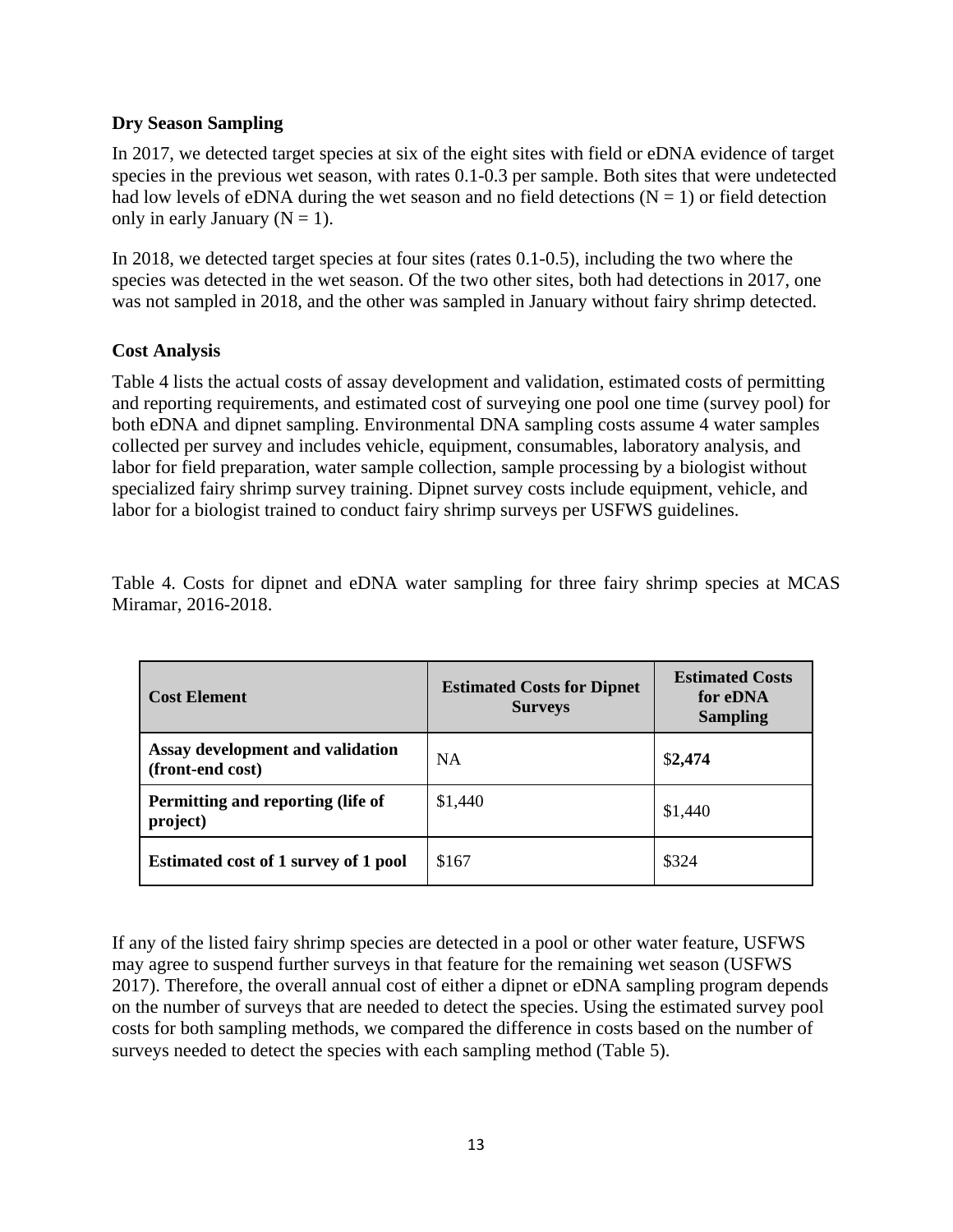For example, if both methods detect target species in the first survey, the eDNA survey would cost an estimated \$157 more than the dipnet survey because of the higher survey pool cost for eDNA (\$324 minus \$167). If detection probability is higher with eDNA surveys and target species can be detected in fewer surveys than dipnet surveys, the cost to sample that pool would be lower than with dipnet sampling. Conversely, survey costs would be higher for eDNA sampling if target species can be detected easily with one or more dipnet surveys and more than one eDNA survey is needed to detect the species.

Table 5. Comparison of estimated costs for fairy shrimp surveys using eDNA and dipnet sampling methods. Each cell represents the difference in cost depending on the number of surveys needed to detect target species in one pool. Negative numbers (in blue) are the estimated cost savings for eDNA surveys compared to dipnet survey costs for the respective number of surveys for that cell. Positive numbers (in red) represent the estimated higher costs of eDNA surveys for those numbers of surveys.

|              |                |         |         | 3       | 4         |           | 6         |           | 8         |
|--------------|----------------|---------|---------|---------|-----------|-----------|-----------|-----------|-----------|
| veys         |                | \$157   | $-511$  | $-5178$ | $-$ \$345 | $-$ \$513 | $-$ \$680 | $-$ \$847 | $-51,015$ |
| ូ            |                | \$480   | \$313   | \$146   | $-522$    | $-5189$   | $-$ \$356 | $-$ \$523 | $-5691$   |
| ℥            |                | \$804   | \$637   | \$470   | \$302     | \$135     | $-$ \$32  | $-5200$   | $-$ \$367 |
| $\mathbf{e}$ | 4              | \$1,128 | \$961   | \$793   | \$626     | \$459     | \$292     | \$124     | $-543$    |
| ৳            |                | \$1,452 | \$1,285 | \$1,117 | \$950     | \$783     | \$615     | \$448     | \$281     |
| ω<br>흠       | 6              | \$1,776 | \$1,608 | \$1,441 | \$1,274   | \$1,106   | \$939     | \$772     | \$605     |
| ş            |                | \$2,100 | \$1,932 | \$1,765 | \$1,598   | \$1,430   | \$1,263   | \$1,096   | \$928     |
|              | 8 <sub>l</sub> | \$2,423 | \$2,256 | \$2,089 | \$1,921   | \$1,754   | \$1,587   | \$1,420   | \$1,252   |

**Number of dipnet surveys**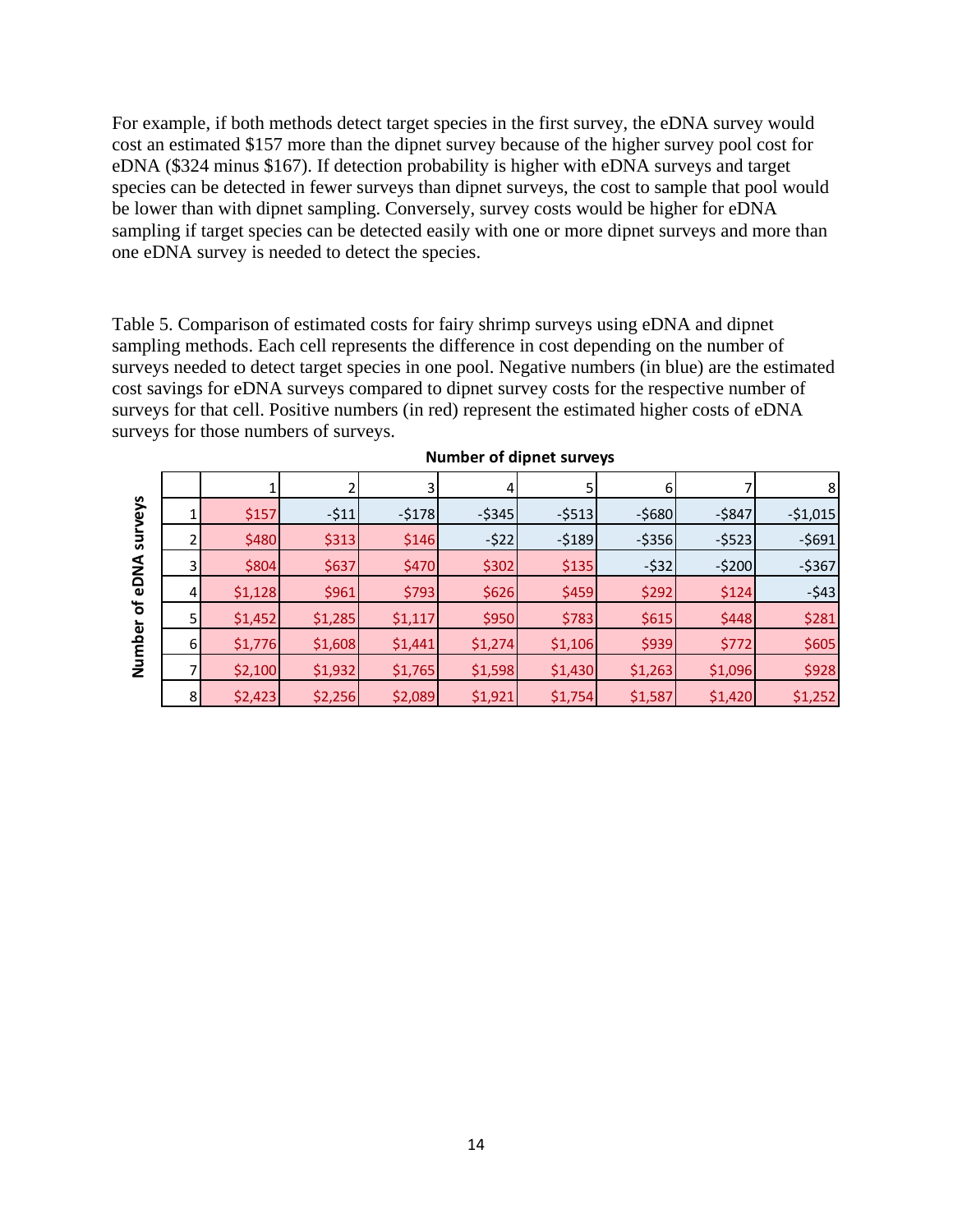#### **Discussion**

#### Fairy Shrimp Detection

The potential benefits of eDNA sampling for detection of fairy shrimp include improved detection, extending the time window for sampling, reduced environmental impact, and improved accuracy of species identification. This study demonstrates eDNA methods are highly sensitive and accurate, with detection at more time points than field surveys in the wet season and some detection in the dry season. We found no inaccuracies in species identification, but eDNA analysis has the advantage of accurate detection without the requirements for specialized survey qualifications for fairy shrimp (which include training/testing in practical branchiopod identification and a period of supervised field experience; USFWS 2017). Environmental DNA sampling also makes it possible to accurately identify fairy shrimp early in the season, when they may not be mature enough to identify through dipnetting if morphological differences aren't yet apparent. However, survey-for-survey, dipnet sampling is less expensive than eDNA sampling. Depending on available expertise, permitting, and timeframe, installations may benefit from trying dipnetting first, applying a combination of both methods, or choosing to use eDNA only.

We found that wet season sampling extended the time window for detection of species by a month or more and detected species during surveys where field detection was not successful. Environmental DNA is known to persist after animals have perished or left the system, and the ability to detect them beyond the time when they are present can provide additional flexibility for planning and applying sampling, or eDNA can be added if dipnet sampling does not detect target species. For maximum cost-efficiency, if permitting and trained personnel are available, eDNA may be used as a supplement if dipnetting does not indicate detection.

Dry season sampling could be used to test for the presence of these species, but non-detection can only be used to infer the lack of later-season activity in the previous spring. Detection does not go back to early season activity or to previous seasons with this protocol, and therefore this protocol can never be used to infer absence. Potentially deeper sampling in the soil could yield inference to a longer temporal window. Although we found eDNA detection probabilities in soil to be low in this study, eDNA sampling may extend the survey season compared to standard survey protocols.

#### Cost Analysis

Development and validation of species-specific assays are a one-time cost that are not incurred again during a project. For this project, we developed and validated an assay to detect *Branchinecta sandiegonensis*, *B. lindahli*, and *Streptocephalus woottoni*, and this assay can continue to be used to detect these species without additional front-end cost.

When considering the cost of a single survey for one pool during the wet season, eDNA sampling is more expensive than dipnet sampling. Potential cost savings may occur where eDNA sampling has higher detection probability than dipnet sampling and requires fewer surveys to detect target species.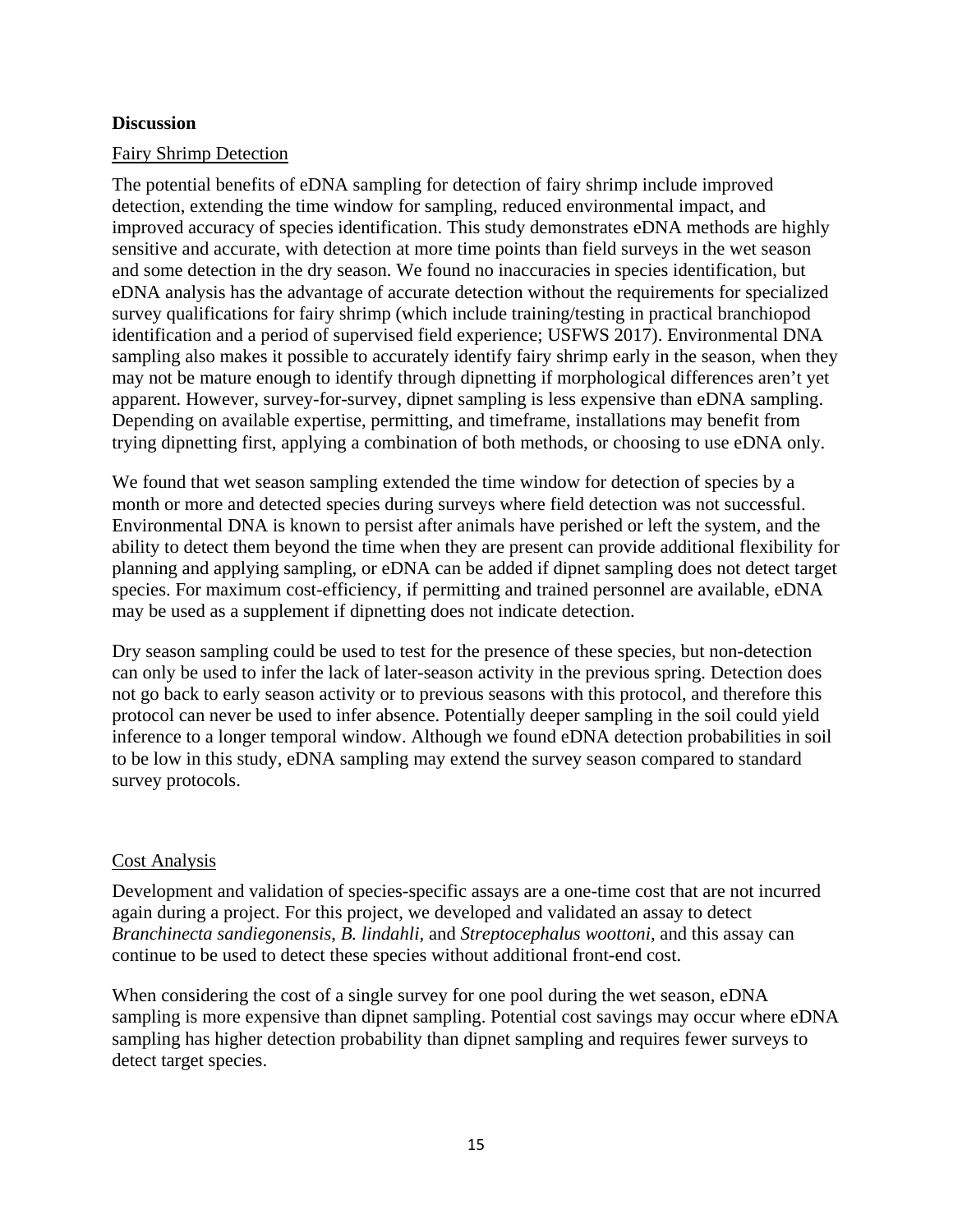#### **Conclusions**

<span id="page-18-0"></span>We showed that eDNA sampling for fairy shrimp can reliably detect fairy shrimp at rates the same or higher than field surveys. Given the stringent requirements for qualification to obtain a permit to conduct field surveys for federally listed fairy shrimp, eDNA may be an effective approach for surveying for fairy shrimp when permitted survey personnel are not available. Additionally, a significant benefit of eDNA sampling is its accuracy, which can prevent potential misidentification for species that are difficult to identify in the field. We found a low-level eDNA detection in one of three samples at one pool for which we had evidence of contamination in the field. This underscores the need for assiduous prevention of field contamination to avoid low-level positives that might be interpreted as evidence of species presence.

<span id="page-18-1"></span>In this study, we found that eDNA methods detected fairy shrimp in every pool in which they were detected with dipnet surveys and may extend the sampling season because fairy shrimp eDNA was detected later in the season than dipnet surveys found, with both water and, to a lesser extent, soil sampling. Environmental DNA methods may result in cost savings and lower survey effort when they have higher detection probabilities and require fewer surveys to determine presence of fairy shrimp in a pool. With the high eDNA detection probabilities shown in this study throughout an extended sampling season, combined with the reliably accurate species identification from the validated fairy shrimp eDNA assay, eDNA sampling may shorten the overall survey time needed to verify the presence of federally endangered fairy shrimp.